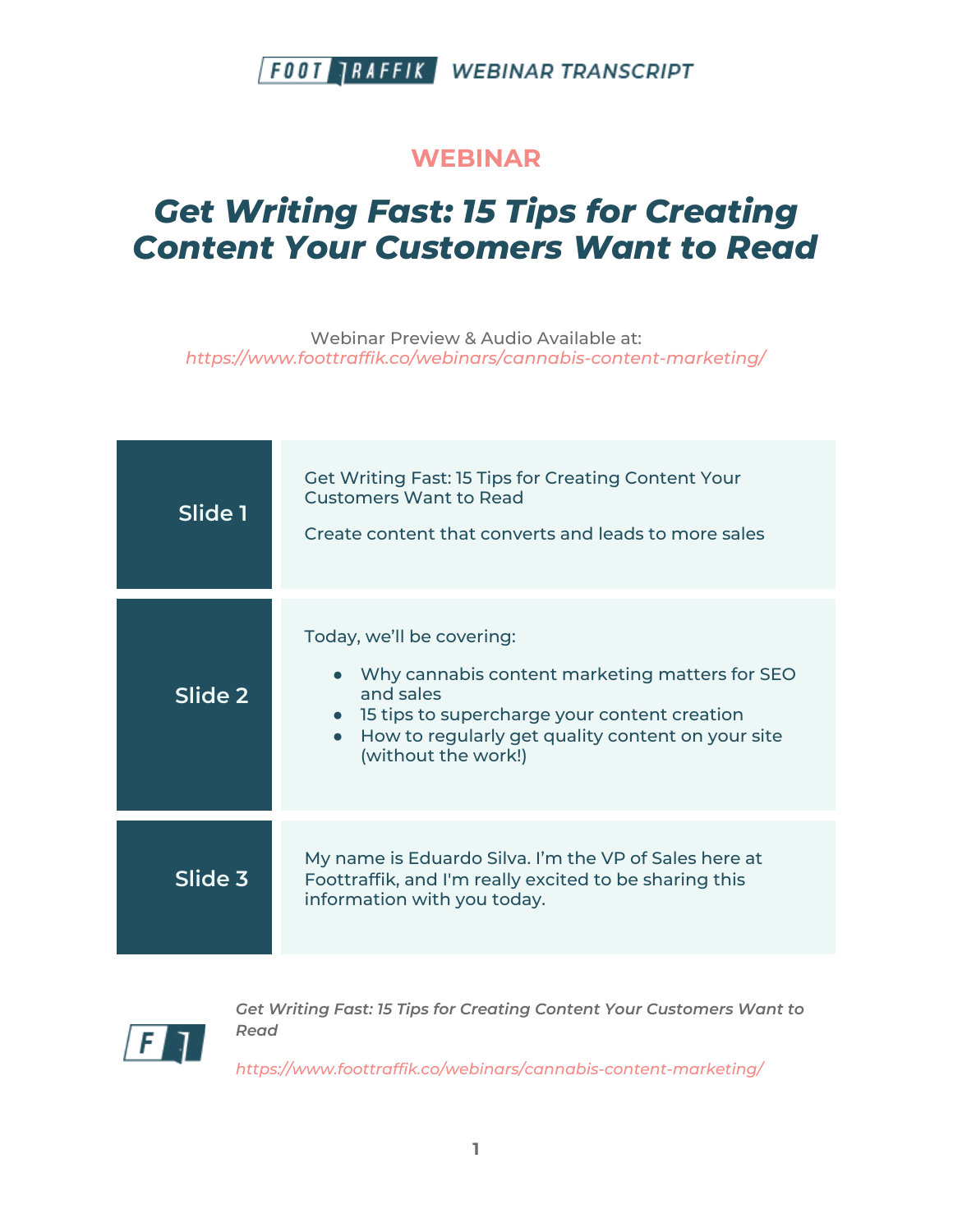

| Slide 4 | Foottraffik is a digital advertising and analytics agency.<br>We've been in business for over five years now, exclusively<br>focused on dispensaries and delivery services within<br>North America. We're really excited to be helping advance<br>our industry forward.                                                                                                                                                                                                                                                                          |
|---------|--------------------------------------------------------------------------------------------------------------------------------------------------------------------------------------------------------------------------------------------------------------------------------------------------------------------------------------------------------------------------------------------------------------------------------------------------------------------------------------------------------------------------------------------------|
| Slide 5 | A couple of housekeeping items before we get started.<br>If you have your cell phones on you, please put them<br>facing down on your desk or mute them. We are going to<br>be covering a lot of information in a very short window of<br>time and it helps to retain focus.<br>Familiarize yourself with the Zoom interface. If you<br>haven't become a master at Zoom yet, if you go to the<br>bottom of your screen there is a Q&A button. We do have<br>moderators with us today that will be addressing<br>questions throughout the webinar. |
| Slide 6 | Content marketing is all about using content to reach<br>your target audience. By creating a strategy that results in<br>engaging, consistent content that is of interest to your<br>target market, you can build valuable relationships and<br>consumer loyalty.<br>Content can lead to more people clicking thru to your<br>website and staying on your site longer. This can help<br>boost your Google page rank and help build your site<br>authority.                                                                                       |



*Get Writing Fast: 15 Tips for Creating Content Your Customers Want to Read*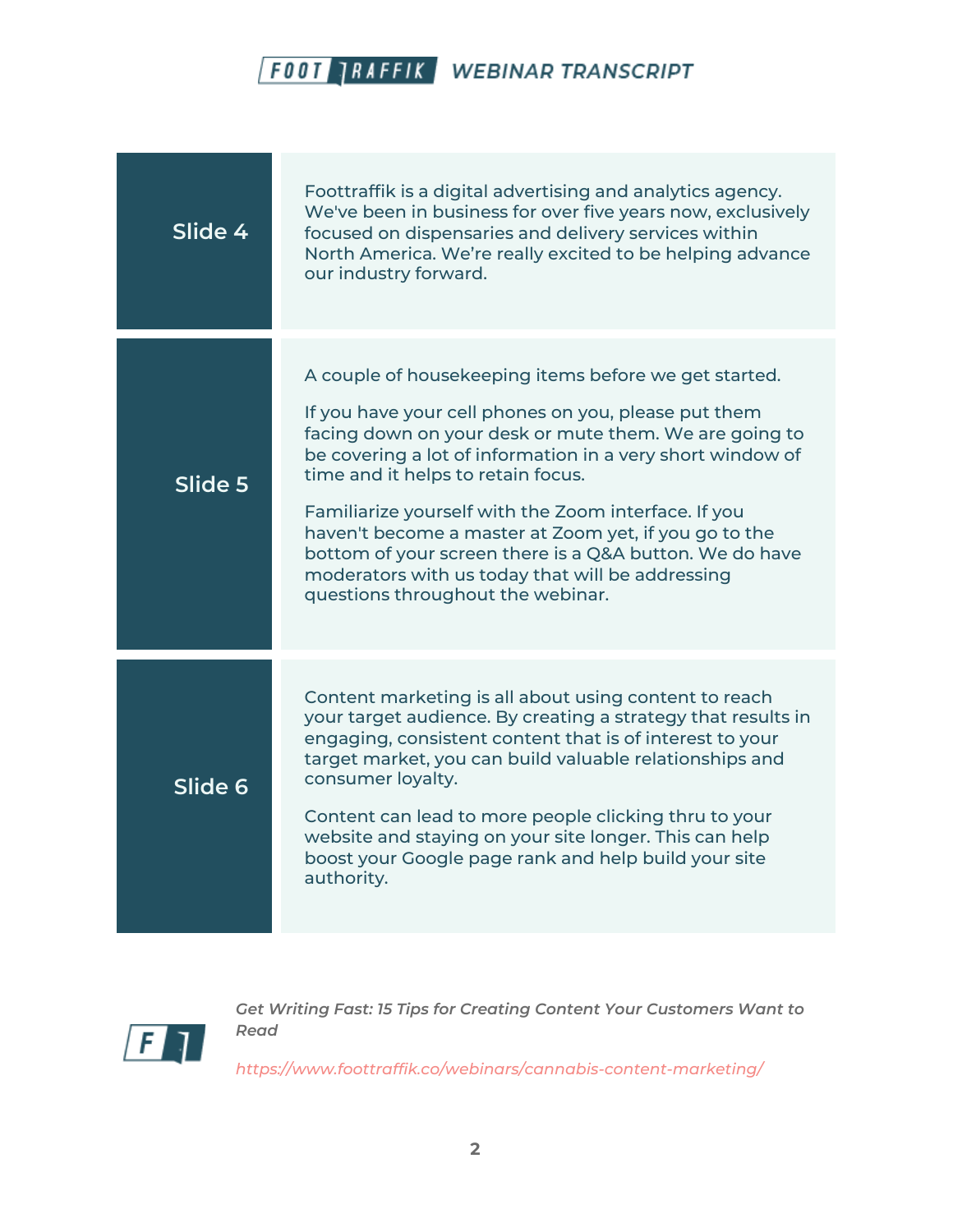

Now, there are different types of content you can create, and which you choose, should depend on your goals.

If you're a medical dispensary, you may want to write educational posts about what cannabis is, it's components, and how it can be used. You can discuss qualifying medical conditions and research about the effectiveness of cannabis.

Vendor profiles and strain recommendations are also a great way to introduce customers to your products. Basically, you'll want to demystify cannabis and normalize its use.

For recreational dispensaries, you can consider similar topics and then also do more lifestyle posts. You don't have to go down the stoner route, though if that's your brand, that's fine. You can talk about cannabis and wellness, great movies to watch while high, and share fun recipes. You can also share things about your local area, like great places to order takeout or to do hot yoga.

Once you've expended the time, energy, and resource into creating good content, don't forget to reuse it or repurpose it. Parts of your content can be turned into other types of content. You can take one blog post and turn it into an infographic, a short video script, social media posts, an email newsletter, and more. When you have several posts around a topic, you can create lead



*Get Writing Fast: 15 Tips for Creating Content Your Customers Want to Read*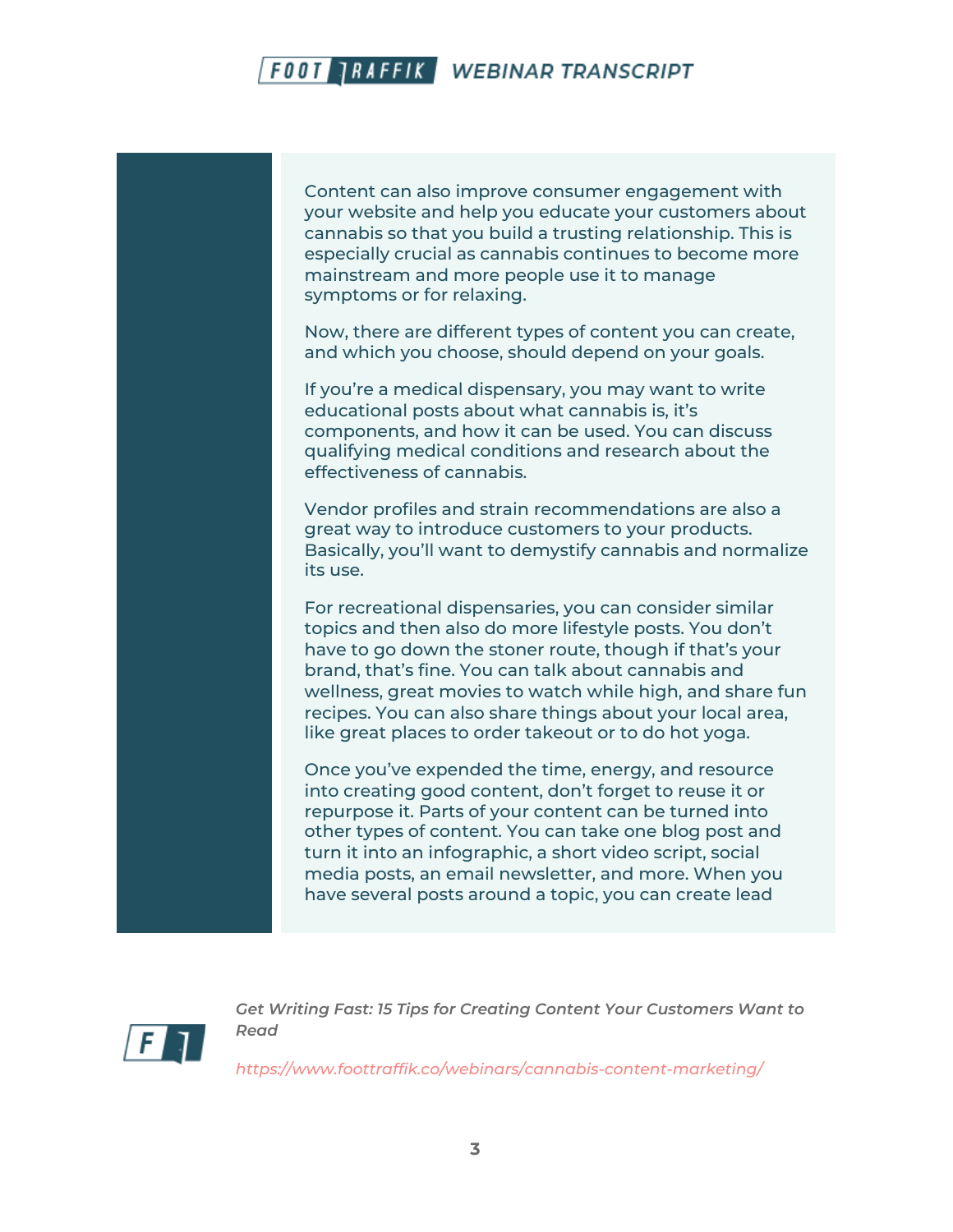|         | magnets, ebooks, webinars, and podcasts. You're only<br>limited by your creativity. Just make sure not to<br>completely reuse the same text. Switch things up so that<br>Google doesn't penalize you for duplicate content.<br>Ok, let's jump into the tips so you can get writing.                                                                                                                                                                                                                                                                                                                                                                                                                                                                                                                                                                                                                                                                                                                                                                                       |
|---------|---------------------------------------------------------------------------------------------------------------------------------------------------------------------------------------------------------------------------------------------------------------------------------------------------------------------------------------------------------------------------------------------------------------------------------------------------------------------------------------------------------------------------------------------------------------------------------------------------------------------------------------------------------------------------------------------------------------------------------------------------------------------------------------------------------------------------------------------------------------------------------------------------------------------------------------------------------------------------------------------------------------------------------------------------------------------------|
| Slide 7 | Tip number one: brainstorm the types of topics you want<br>to cover.<br>Simple right? This is probably the easiest part of the<br>process. You'll want to create a content calendar, which<br>can just be a simple spreadsheet to start.<br>Determine which content areas you want to focus on. Will<br>you just be doing educational posts? Will you be mixing<br>up content and doing different themes every week?<br>Once you know the content areas you want to focus on,<br>you can start brainstorming topics for each of those<br>content areas. It's ok if some of them sound the same.<br>You'll discover which topics are the most appropriate for<br>you later on. Right now it's all about getting the ideas out<br>so you have a starting spot.<br>When we brainstorm content for clients, we look at what's<br>already on their website to see if there are any areas of<br>opportunity. We check cannabis news sites for ideas too.<br>We also think about the customer journey and what a<br>new customer may want to know before purchasing<br>cannabis. |



*Get Writing Fast: 15 Tips for Creating Content Your Customers Want to Read*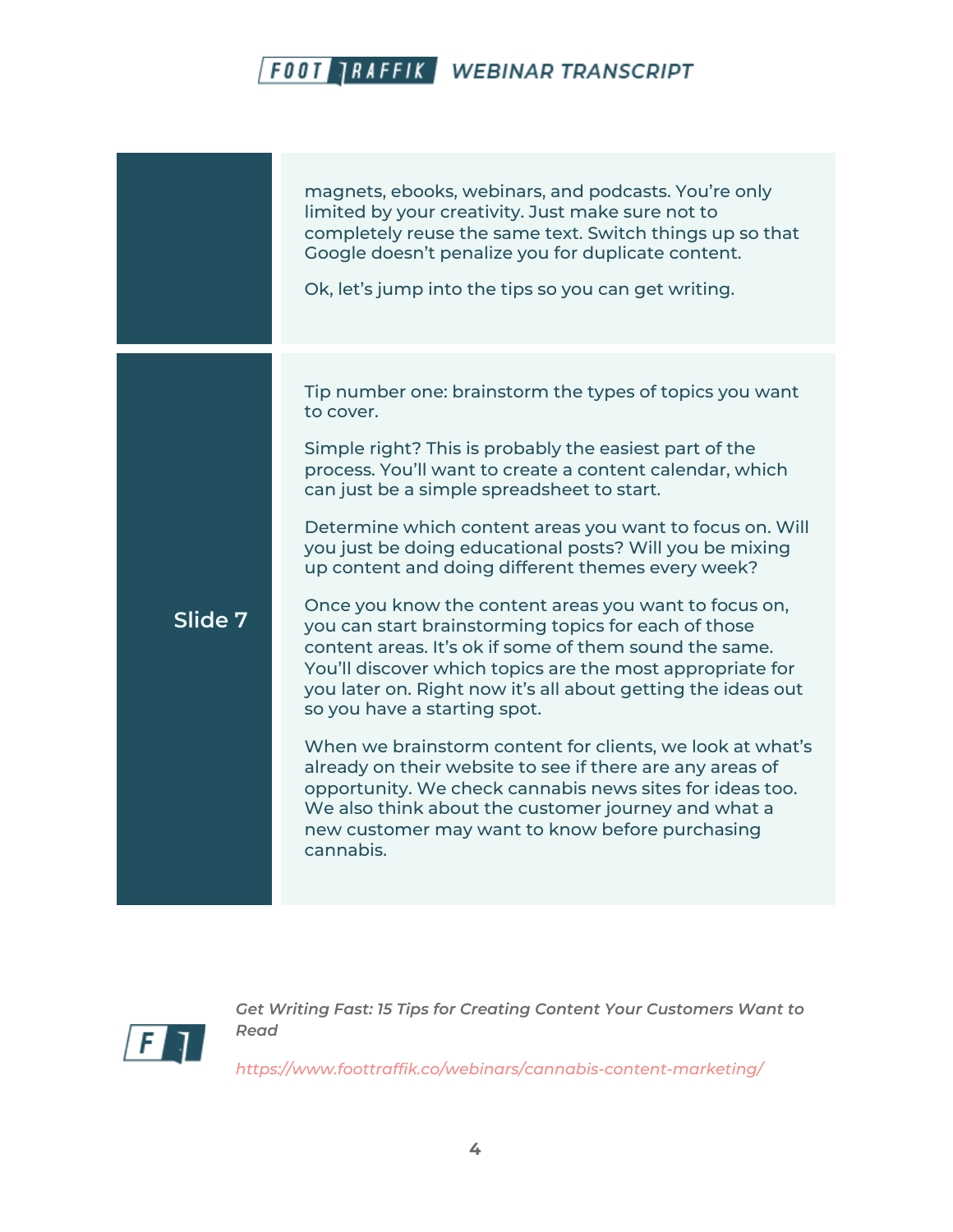**Slide 8** Once you have a list of topics, you will want to see which could help you get the most traffic to your website. To do this, you'll want to do keyword research on your topics. Let's say that you want to do a post on the entourage effect and full-spectrum products. You can use a site like Ahrefs to see how many searches are run for different keywords monthly in the US or Canada. Possible keywords to check could be entourage effect, the entourage effect, what is the entourage effect, full-spectrum, full-spectrum effects, full-spectrum cannabis, and full-spectrum cannabis products. There are probably plenty more, but I think you get the point. You're basically trying to come up with different ways that people may search for those topics. Sometimes people search a phrase or work and sometimes they search a question, so give it some thought and maybe run some Google searches yourself to see what variations you can find on the keywords. If you look at the bottom of your Google search on a desktop or laptop, you'll see a box for related searches, which can help you discover more keywords. Once you plug in the various keywords into your research site, you'll not only be able to see how many people

hard it is to rank for that keyword.

You generally want to stick with keywords you can rank for if your goal is to boost your SEO. However, if you want to build a knowledge base for your customers and just ensure that your website has particular information, it's ok to create content around keywords that are harder to rank for.

search for that keyword monthly, but you'll also see how



*Get Writing Fast: 15 Tips for Creating Content Your Customers Want to Read*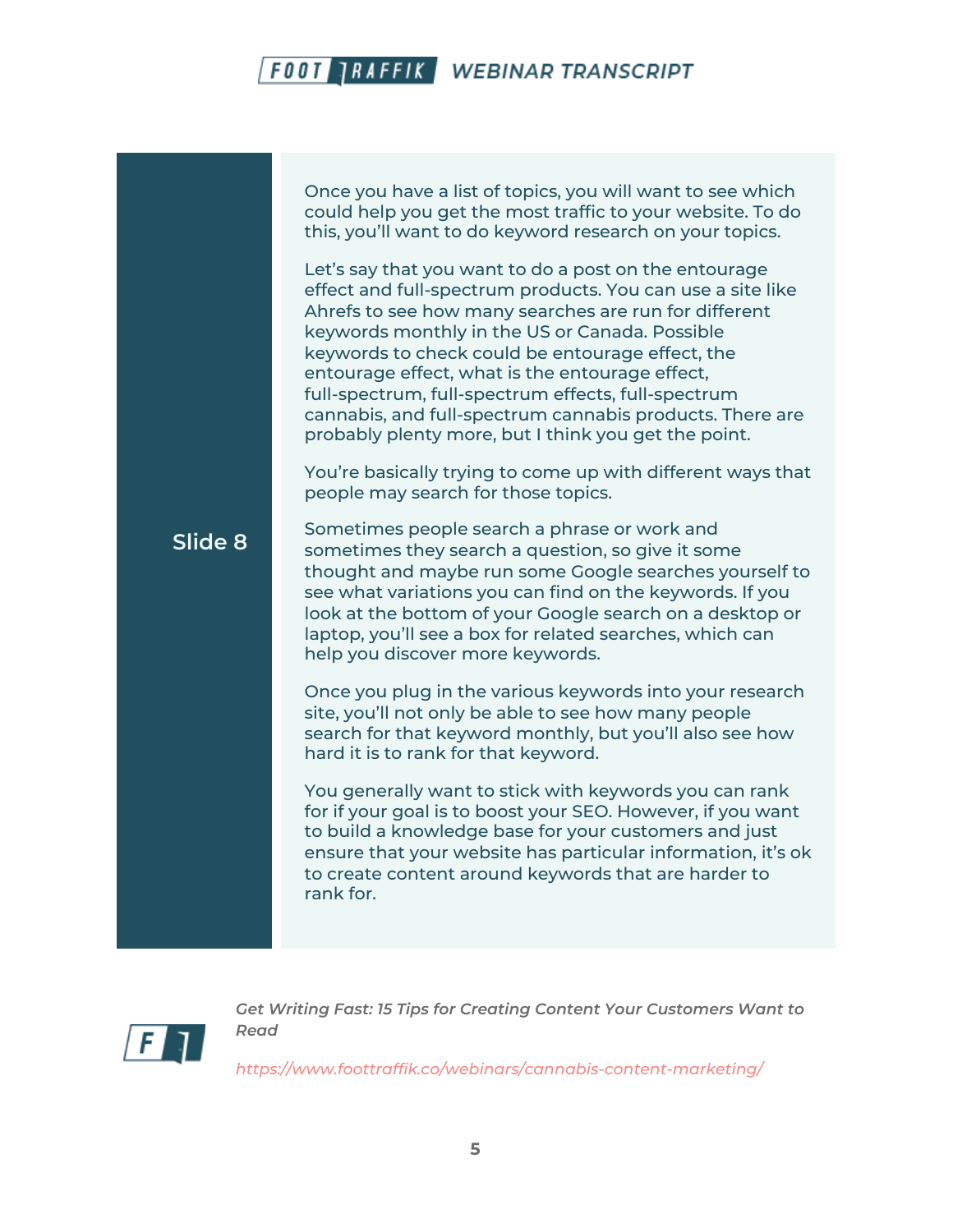|          | Once you have an idea for your general topic and a<br>keyword, you can start seeing what else has been done.                                                                          |
|----------|---------------------------------------------------------------------------------------------------------------------------------------------------------------------------------------|
| Slide 9  | Search the keyword and see what has been written about<br>the topic. Look for holes.                                                                                                  |
|          | Are people writing about cannabinoids generally but<br>failing to cite research or share how the information is<br>applicable to everyday cannabis users?                             |
|          | Do posts talk about strains for anxiety but fail to discuss<br>how to actually get started with cannabis and make it<br>part of your wellness routine?                                |
|          | Essentially, you want to know what's been done so you<br>can do it better and find your own way to tackle a subject.                                                                  |
|          |                                                                                                                                                                                       |
|          | There's a lot of content out there. To stand out, you need                                                                                                                            |
|          | to take your own approach.                                                                                                                                                            |
|          | So how do you make it yours? If you aren't already familiar<br>with your brand's style guide, take a look at it for clues.                                                            |
| Slide 10 | It should include your brand voice, which is how you<br>present your brand to customers. Are you helpful and<br>educational? Snarky and funny? Insightful and friendly?               |
|          | Once you're comfortable with your brand voice, you can<br>flesh out your topic.                                                                                                       |
|          | Let's say you're doing a post about terpenes. Now, this has<br>been a popular topic because consumers want to know<br>more about them. To stand out, you'll need a fresh<br>approach. |



*Get Writing Fast: 15 Tips for Creating Content Your Customers Want to Read*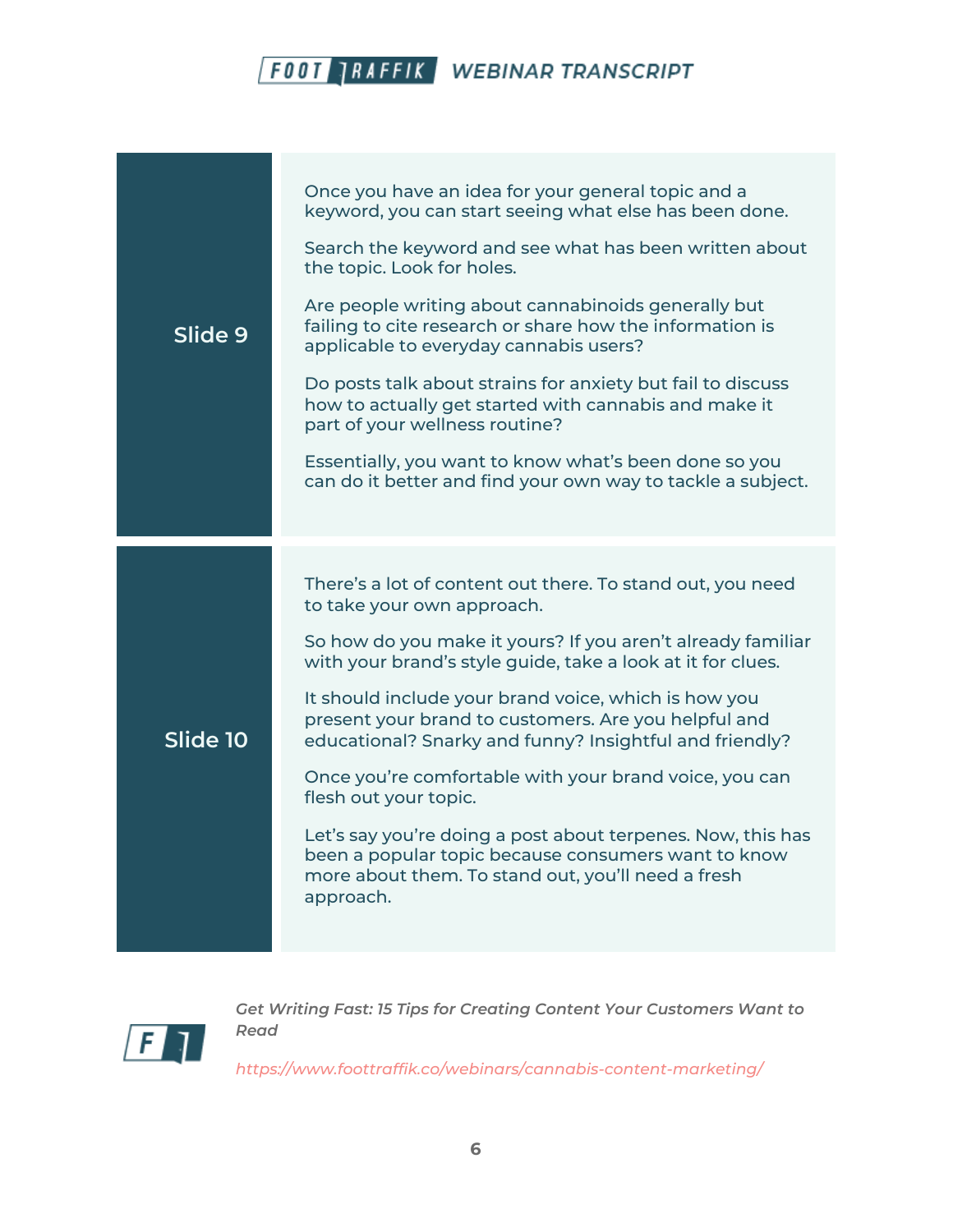



*Get Writing Fast: 15 Tips for Creating Content Your Customers Want to Read*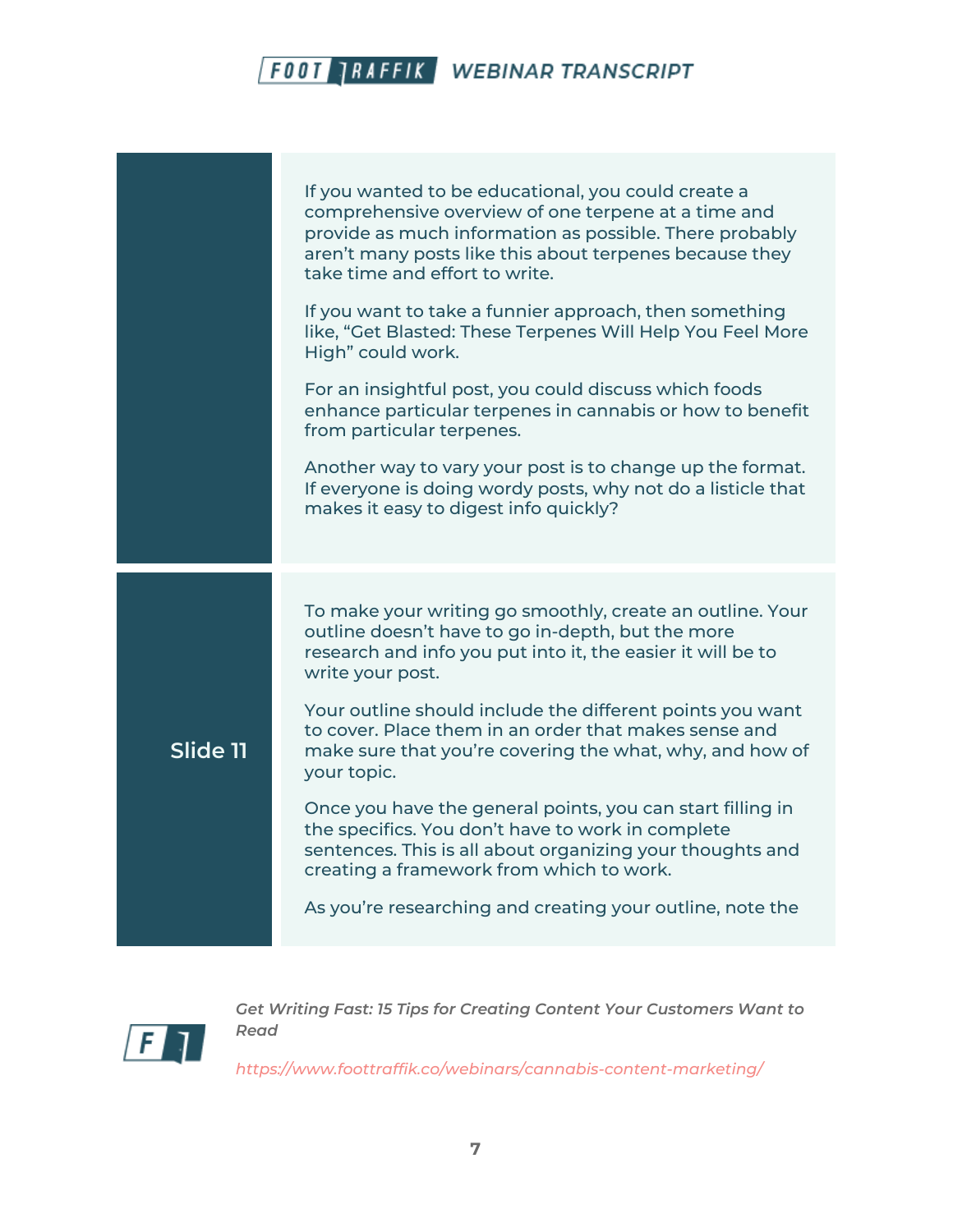

*Get Writing Fast: 15 Tips for Creating Content Your Customers Want to Read*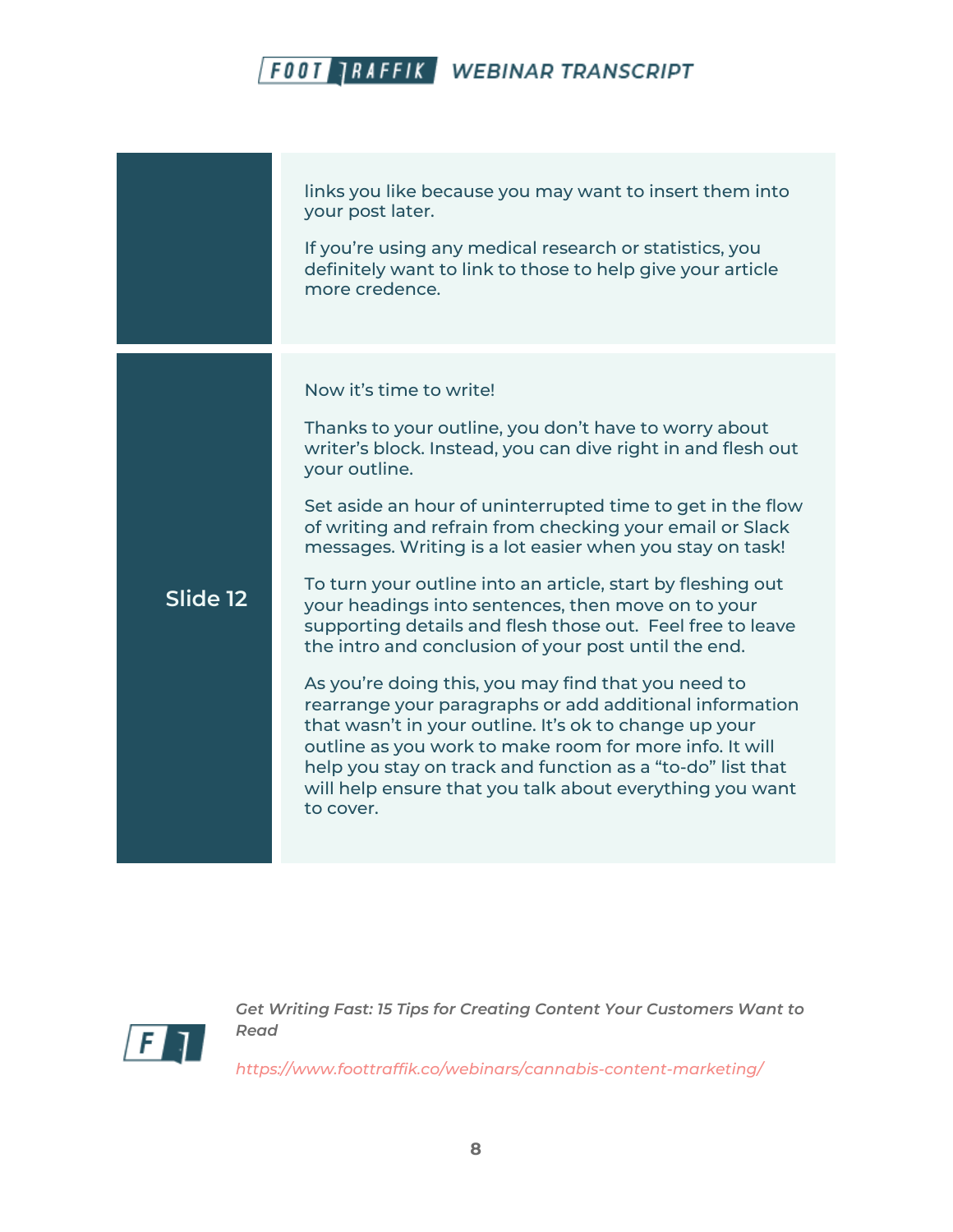Here's your chance to make your piece stand out! During the editing process, you can sub out overused words for more exciting words, elaborate on particular points, trim the excess, and really just punch it up overall.

Make sure to consider the layout of the post during this process. Use bullet points and headings to break up the text and keep it interesting. Also, make sure that you're using your keyword naturally in your text.

Ideally, you should have someone else look over your work for grammatical errors and typos as well as continuity of thought and ease of reading. They can also help pinpoint any claims that need to be researched or cited so that you don't get in trouble with regulators.

#### **Slide 13**

If you are discussing the benefits of cannabis, for example, you should couch your claims in the appropriate language. So, instead of saying cannabis will help you sleep better, say cannabis may help some people sleep better. Cite research wherever possible, especially with medical claims to show that what you're saying is accurate and supported by evidence. Not only will it provide further information for your readers, but it will show regulators that you're doing your due diligence.

Remember, you're writing for your ideal audience and not yourself. This is something that too many people forget. Keep your reader in mind during the editing process and make sure that the content serves them and adds value.

If you didn't do so during the writing process, make sure to add in a call-to-action in your post, or multiple if it makes sense. These CTAs should flow naturally. You don't want to pull the reader out of your piece.



*Get Writing Fast: 15 Tips for Creating Content Your Customers Want to Read*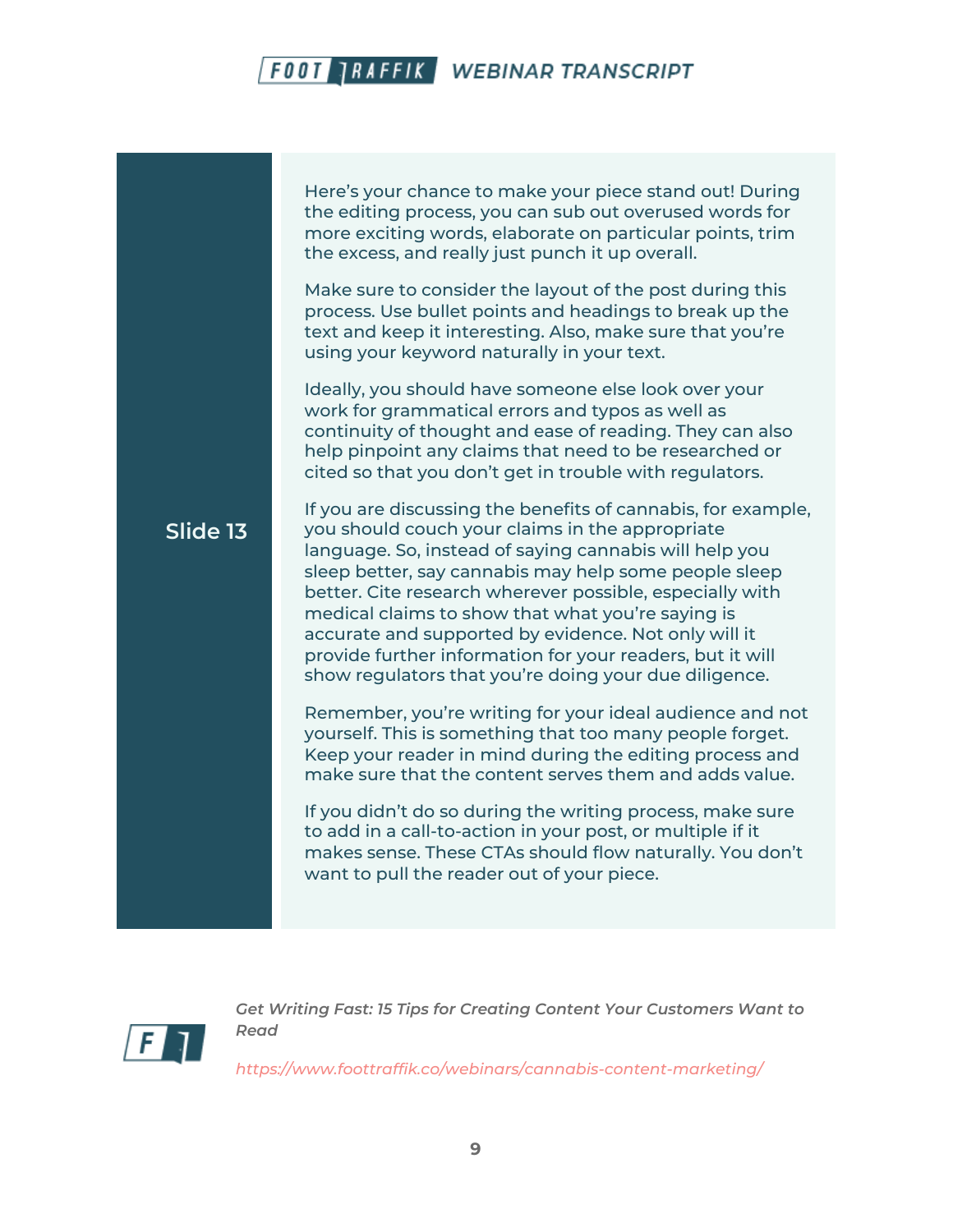|          | For example, if you're talking about a particular strain, you<br>can mention that you carry it and link to your menu. If<br>you're talking about the endocannabinoid system, you<br>can talk about how everyone's physiology is different and<br>that they may want to experiment with different products<br>to determine the effects they'll have on them and then<br>link to your menu.<br>After editing, it's time to upload your post to WordPress,<br>LinkedIn, Medium, or your preferred blogging platform.                                                                                                                                                                                                                                                                                                                                          |
|----------|------------------------------------------------------------------------------------------------------------------------------------------------------------------------------------------------------------------------------------------------------------------------------------------------------------------------------------------------------------------------------------------------------------------------------------------------------------------------------------------------------------------------------------------------------------------------------------------------------------------------------------------------------------------------------------------------------------------------------------------------------------------------------------------------------------------------------------------------------------|
| Slide 14 | Now that the writing is done and your post is saved as a<br>draft on a platform, it's time to think about the imagery.<br>When choosing images or gifs, you'll want to keep in<br>mind your brand voice as well as any state or provincial<br>regulations. For example, if you're in Canada, you don't<br>want to show any consumption or cartoons on your posts.<br>Remember, you can't make your post seem appealing to<br>kids, either.<br>The images you use should work with your post and be<br>brand appropriate. We like to do a few pictures to help<br>break up the text, but how many you choose is up to you.<br>You definitely want to have at least one that is set as your<br>featured image, though.<br>A quick SEO note: All of your images should have alt text.<br>Check out some of our past SEO webinars to learn more<br>about this. |



*Get Writing Fast: 15 Tips for Creating Content Your Customers Want to Read*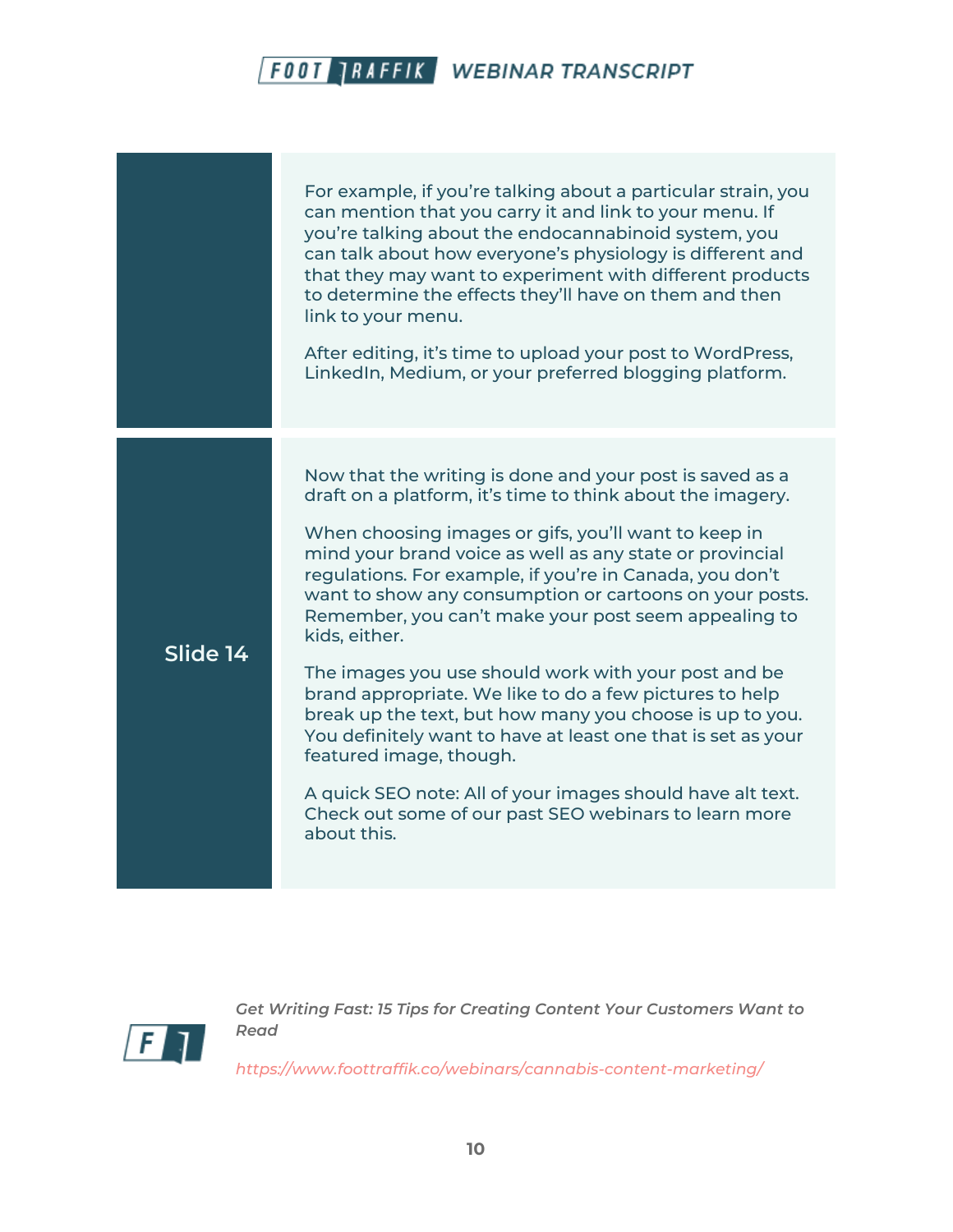| Slide 15 | Whenever you create additional content on your website,<br>you should make sure to tie it in with other content on<br>your site. The way to do this is through internal linking.<br>This is really easy to do in WordPress. Simply highlight the<br>bit of text you want to link, which is called the anchor text,<br>hit the hyperlink button, and start typing the title of the<br>page or post you want to link to. Choose from the posts<br>and pages WordPress displays and that's it. If you want to<br>make sure that people stay on your post, edit the link so<br>that it opens in a new tab.<br>When you're doing this, make sure that the anchor text<br>you select is relevant to the page or post you're linking to<br>and that you aren't linking to pages with the same<br>keyword.<br>For example, when we do a post about local SEO, we will<br>likely link to our SEO services page, blog posts about<br>Google My Business, link building, and SEO audits. All of<br>these pages and posts are relevant to the original post<br>and help provide the reader with additional information<br>about a topic they're already interested in. |
|----------|------------------------------------------------------------------------------------------------------------------------------------------------------------------------------------------------------------------------------------------------------------------------------------------------------------------------------------------------------------------------------------------------------------------------------------------------------------------------------------------------------------------------------------------------------------------------------------------------------------------------------------------------------------------------------------------------------------------------------------------------------------------------------------------------------------------------------------------------------------------------------------------------------------------------------------------------------------------------------------------------------------------------------------------------------------------------------------------------------------------------------------------------------------|
| Slide 16 | Now, it may seem counterintuitive to link to other sites,<br>but it is actually a good SEO practice. We have plenty of<br>clients who question why we would point a reader to<br>someone else's site, however, once we explain that<br>external links can help improve your SEO ranking, they're<br>on board with the practice.<br>Of course, you don't want to link to just any other site. You<br>want to add value for your reader. Make sure that any site                                                                                                                                                                                                                                                                                                                                                                                                                                                                                                                                                                                                                                                                                             |



*Get Writing Fast: 15 Tips for Creating Content Your Customers Want to Read*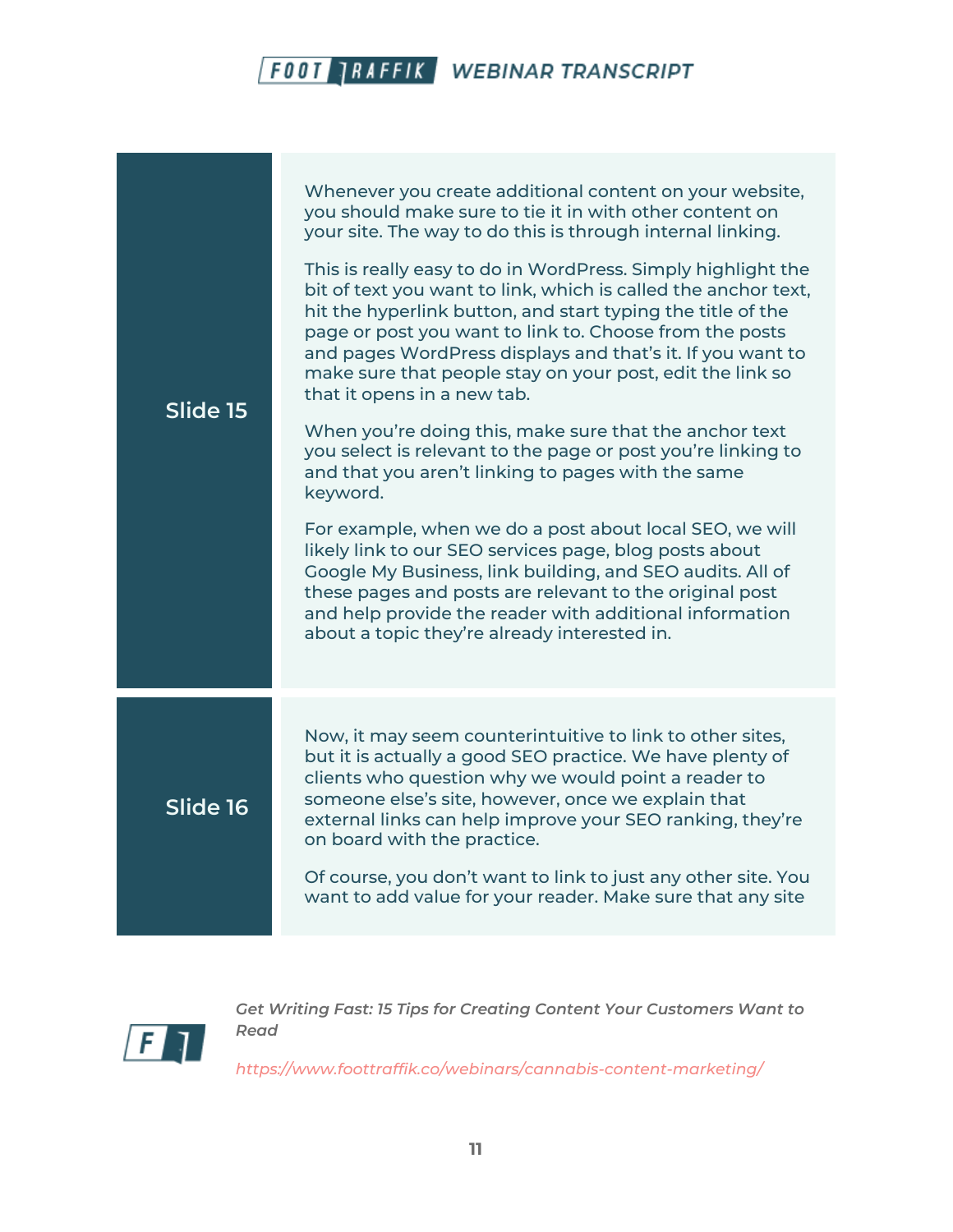|          | you link to is of good quality and that the content of the<br>site ties in well with the anchor text that you're linking.<br>If you're concerned about people leaving your site and<br>purchasing from Leafly or Weedmaps, you don't have to<br>link to articles from those sites or other sites that make it<br>easy to order from the competition. Instead, look for<br>educational sites that help support your blog post.<br>Research journals are great for this, as are state cannabis<br>agency sites, news posts, and more.                                                                                                                                                                                                                                                                         |
|----------|-------------------------------------------------------------------------------------------------------------------------------------------------------------------------------------------------------------------------------------------------------------------------------------------------------------------------------------------------------------------------------------------------------------------------------------------------------------------------------------------------------------------------------------------------------------------------------------------------------------------------------------------------------------------------------------------------------------------------------------------------------------------------------------------------------------|
| Slide 17 | You know the saying, "don't judge a book by its cover?"<br>Well, unfortunately, many people are going to judge your<br>post by its title. If they don't like your headline, they aren't<br>going to invest the time to read your post.<br>To come up with a good title, you'll want to brainstorm at<br>least ten titles. That's exactly what we do for all of our<br>webinar titles! It takes a bit of time and it can feel like you<br>aren't coming up with anything new, but we've found<br>that often, the last titles we come up with are the best<br>because they're more original.<br>Your title should communicate the topic of your post<br>while making it exciting. Consider different ways to<br>describe what you're talking about and the things that<br>your target audience likes to read. |
| Slide 18 | Depending on where you're publishing your post, you<br>may be able to enter metadata for your post. This is                                                                                                                                                                                                                                                                                                                                                                                                                                                                                                                                                                                                                                                                                                 |



*Get Writing Fast: 15 Tips for Creating Content Your Customers Want to Read*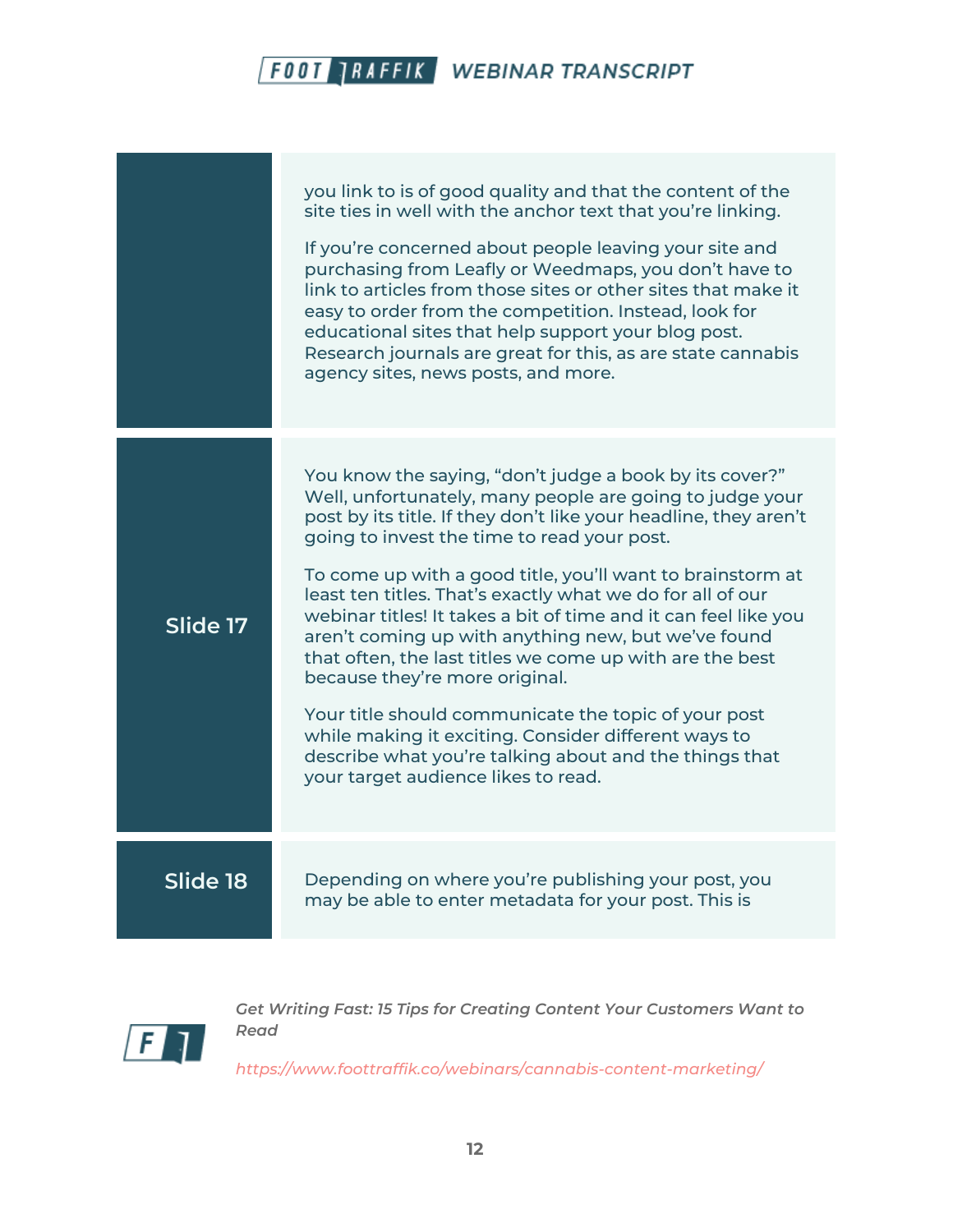|          | crucial for SEO.<br>You'll want to create an SEO title for your post that<br>includes your keyword and a meta description of about<br>160 characters that also includes your keyword.<br>When your post comes up in Google search results, your<br>SEO title and meta description are going to show up as<br>previews for what your post is about. Be clear and honest,<br>but punch it up so people want to click on it.                                                     |
|----------|-------------------------------------------------------------------------------------------------------------------------------------------------------------------------------------------------------------------------------------------------------------------------------------------------------------------------------------------------------------------------------------------------------------------------------------------------------------------------------|
| Slide 19 | You did it! It's time to publish your post!<br>But wait—is there a best time to publish your post?<br>Ideally, you want to publish when your post will be able to<br>get some traction. Schedule your post ahead of time so<br>you can be ready to promote it across different channels.<br>We recommend posting Tuesday, Wednesday, or<br>Thursday for regular blog posts. Choose a convenient time<br>for your business and your readers. We tend to do 9 or 10<br>o'clock. |
| Slide 20 | Once your post is live, you'll want to share it with your<br>readers. There are a couple of ways to do this.<br>First, make sure that you're sharing your post across your<br>different social media channels. If you have Yoast<br>syndication set up on your WordPress install, you can do<br>this instantly.                                                                                                                                                               |



*Get Writing Fast: 15 Tips for Creating Content Your Customers Want to Read*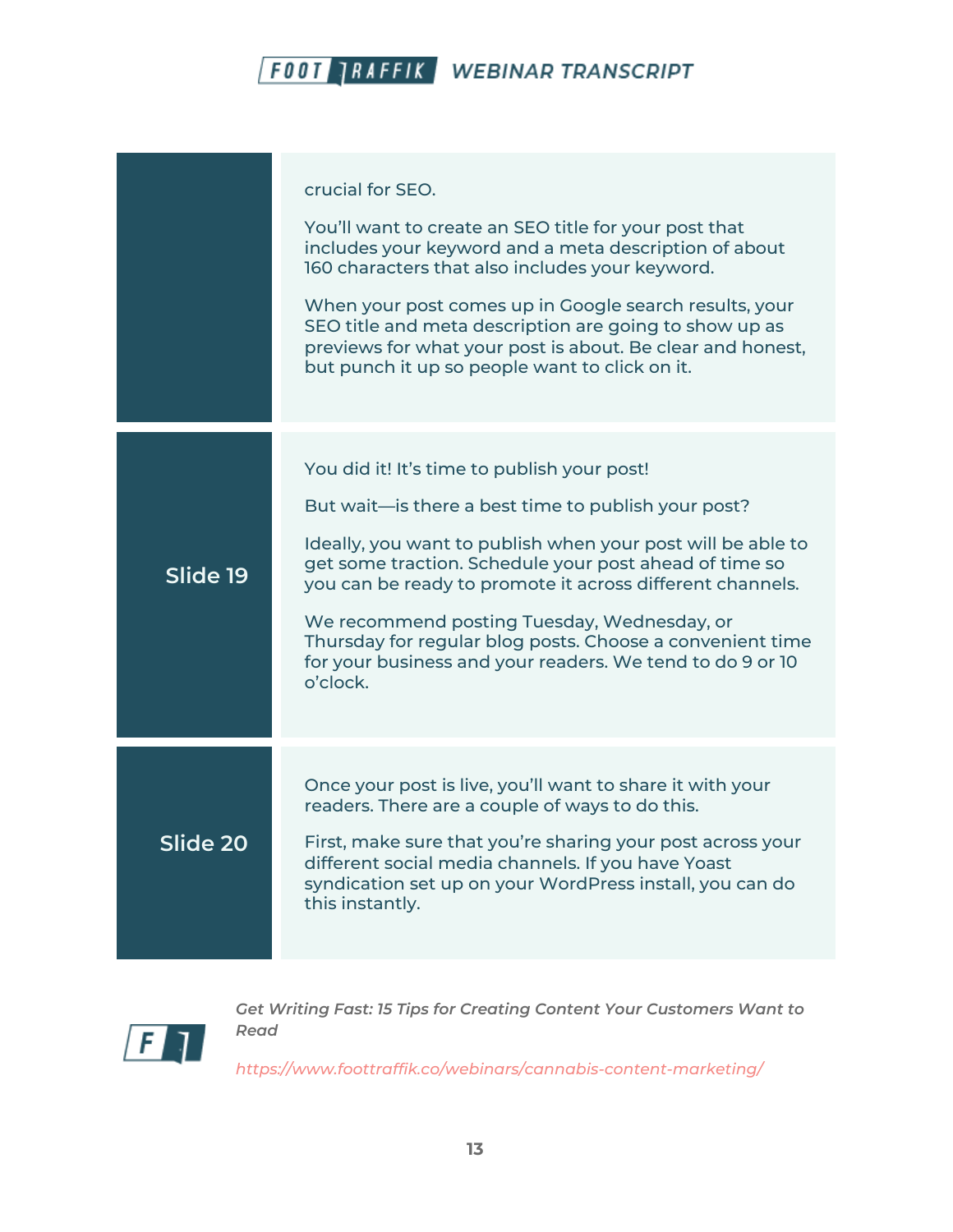|          | Otherwise, you'll need to do so manually or on a social<br>media aggregator like Coschedule.<br>You can also syndicate your post as an entire article on<br>other platforms, but it's generally recommended that you<br>wait to do so that your original posts are crawled by<br>Google first.<br>You may want to create a unique graphic to advertise<br>your post on Instagram or Pinterest.                                                                                                                                                                                                                                                     |
|----------|----------------------------------------------------------------------------------------------------------------------------------------------------------------------------------------------------------------------------------------------------------------------------------------------------------------------------------------------------------------------------------------------------------------------------------------------------------------------------------------------------------------------------------------------------------------------------------------------------------------------------------------------------|
| Slide 21 | Your post is out in the word and you've shared it across<br>your different channels. Great! Now what?<br>Well, if you want to see whether your post was effective,<br>you'll want to monitor particular metrics.<br>With a tool like Google Analytics, you can monitor:<br>• Visitors<br>• Which links were clicked<br>• How long people stayed on your page<br>• How far they scrolled on the post<br>• Whether they converted into a sale<br>This will help you learn more about what your audience<br>actually wants to read and which posts are helping you<br>generate more revenue or getting people to sign up for<br>your loyalty program. |



*Get Writing Fast: 15 Tips for Creating Content Your Customers Want to Read*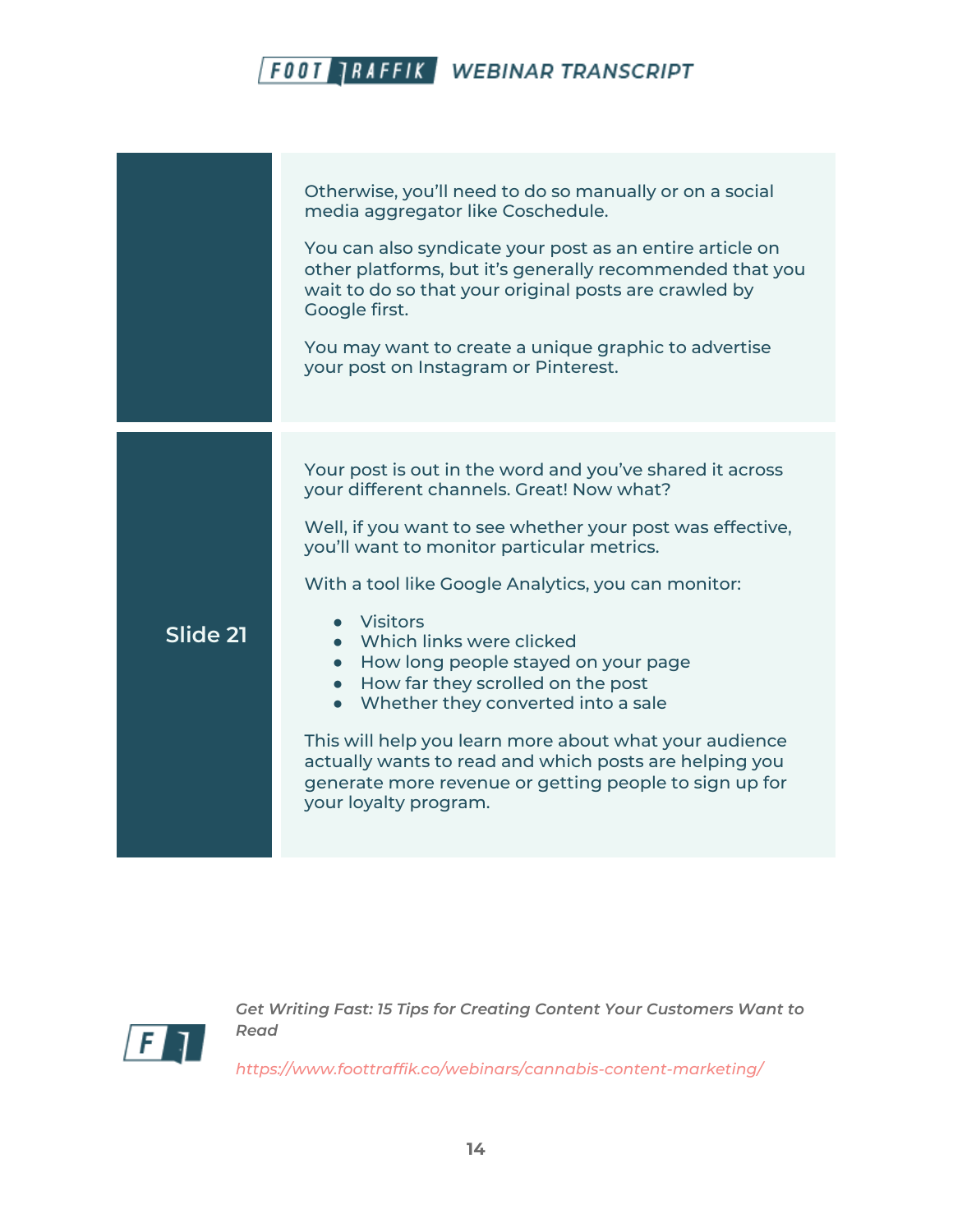| Slide 22 | Once you've done all of that, it's time to do it again.<br>To get the maximum value out of your content marketing,<br>you need to post consistently. We recommend posting<br>weekly or even more frequently, but if you can only<br>manage a post every two weeks, that's better than<br>nothing.<br>Remember when I mentioned a content calendar? Now<br>that you know what it takes to create a good post, fill out<br>your content calendar. For maximum effect, it should vibe<br>well with your marketing calendar so that you are<br>covering topics that are important to your dispensary as<br>well as your readers. |
|----------|------------------------------------------------------------------------------------------------------------------------------------------------------------------------------------------------------------------------------------------------------------------------------------------------------------------------------------------------------------------------------------------------------------------------------------------------------------------------------------------------------------------------------------------------------------------------------------------------------------------------------|
|          |                                                                                                                                                                                                                                                                                                                                                                                                                                                                                                                                                                                                                              |
| Slide 23 | We know this is a lot of work. Why? Because we maintain<br>a skilled, US- and Canada-based writing team and create<br>content for ourselves and our clients. Our team handles<br>everything from ideation to publication. We have no<br>problem running the content show or working<br>hand-in-hand with your in-house marketing team to<br>create unique pieces that help educate or entertain your<br>readers.                                                                                                                                                                                                             |
|          | At Foottraffik, we've been creating cannabis content for<br>over five years as part of our SEO service. We understand<br>the value of quality blog posts and web pages and help<br>our clients build their brands and boost their SEO<br>rankings by creating posts they can be proud of. We write<br>the posts, edit them, and optimize them for you so you<br>can reap the benefits without doing all the work.                                                                                                                                                                                                            |
|          | If you've found you don't have the time to regularly post,                                                                                                                                                                                                                                                                                                                                                                                                                                                                                                                                                                   |



*Get Writing Fast: 15 Tips for Creating Content Your Customers Want to Read*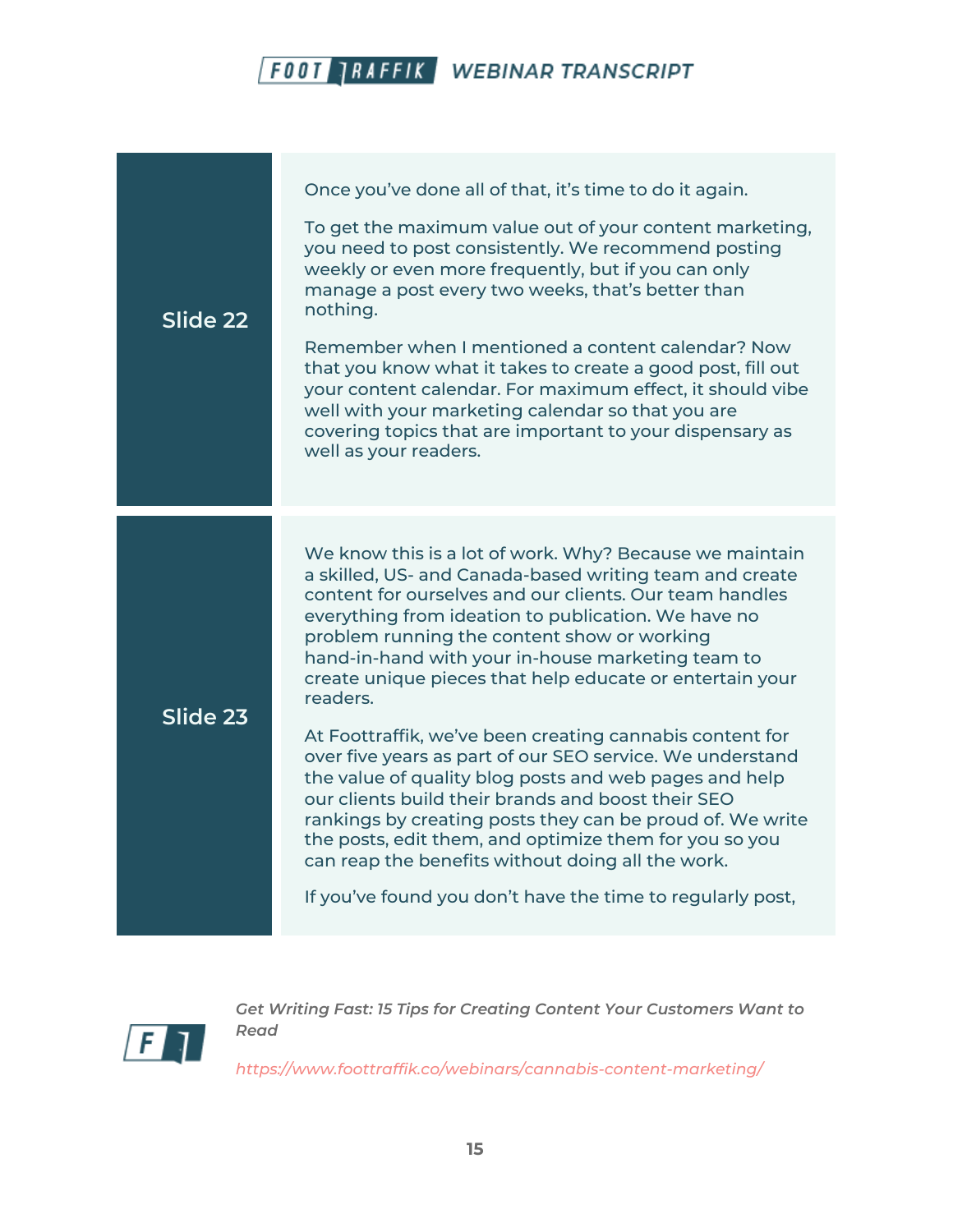|          | we can also supplement your blog posts so that you can<br>consistently publish content and provide fresh info to<br>your customers.                                                                                                                                                                                                                                                                                                                                                                                                                                      |
|----------|--------------------------------------------------------------------------------------------------------------------------------------------------------------------------------------------------------------------------------------------------------------------------------------------------------------------------------------------------------------------------------------------------------------------------------------------------------------------------------------------------------------------------------------------------------------------------|
| Slide 24 | Right now is a great time to get started with content<br>marketing strategy for 2021. To help you start publishing<br>regularly, we are offering a deal on our SEO packages that<br>include blog posts.<br>As a new client, you can save 20% off your first month of<br>SEO when you sign up for a three-month package. Let's<br>talk more about what this could mean for your dispensary<br>and how it can help increase your revenue. Schedule a call<br>with me at foottraffik.me/call and let's talk about how<br>Foottraffik can help make 2021 your best year yet. |
| Slide 25 | Questions?<br>What about the length of the piece? How long should a<br>blog post be?<br>Google will tell you that there's no magic word count for<br>creating high ranking content. At the same time, they like<br>things to be comprehensive. Use as many words as you<br>need to get your point across. Don't keyword stuff or<br>over-explain because you are ultimately writing for<br>people, but make sure that your point is clear and that it's<br>easy to read.                                                                                                 |



*Get Writing Fast: 15 Tips for Creating Content Your Customers Want to Read*